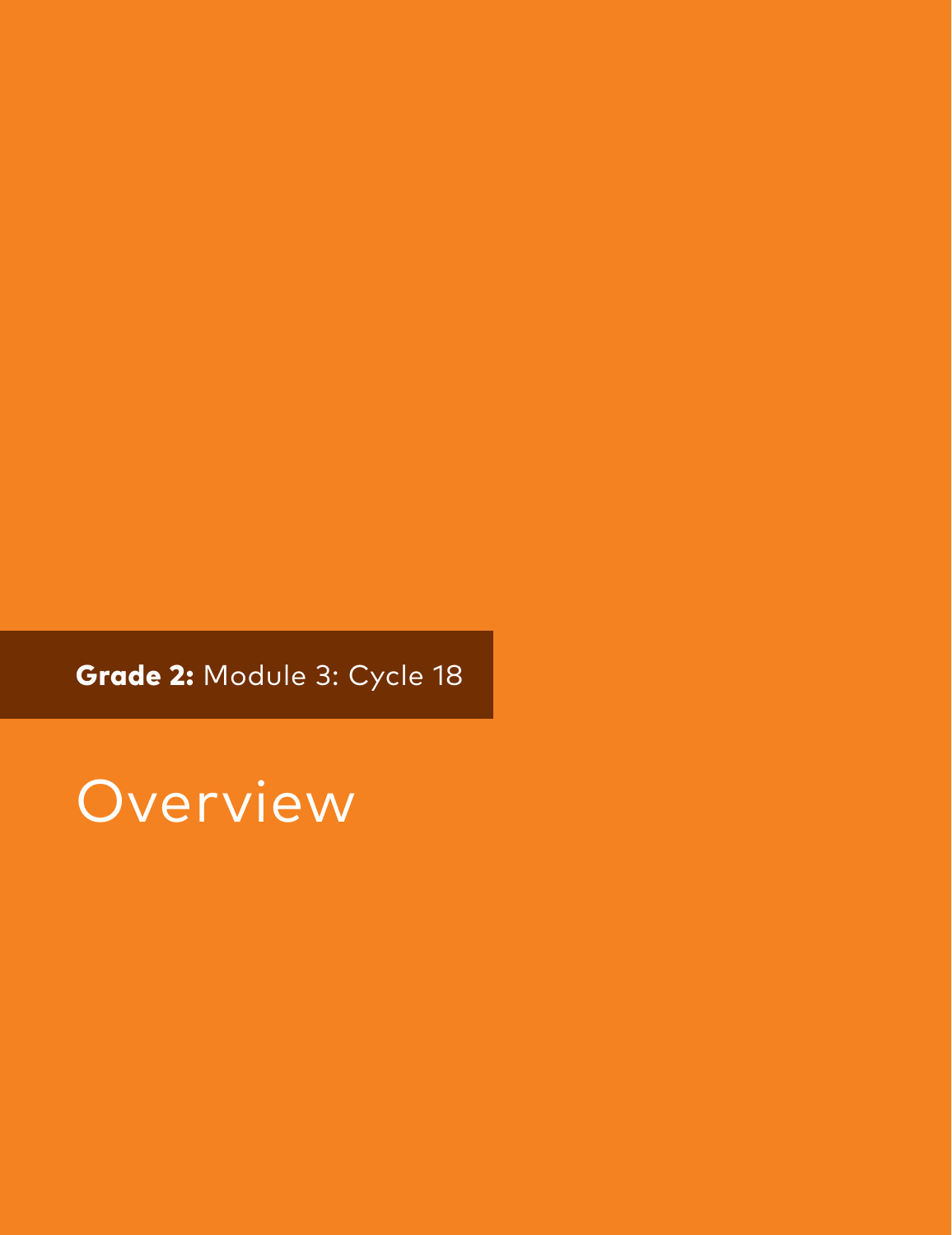# Introduced in This Cycle

Suffixes "-ible" and "-able"

# High-Frequency Words

"although," "available," "birthday"

# Cycle Word List

In this cycle, students are introduced to two unique spelling patterns found at the end of a word, "-ible" and "-able," and analyze the phonemes and graphemes they contain. In addition, they are introduced to the suffixes "-ful" and "-less" (examples: "careful," "careless"). Examples of words used in this cycle include:

| "-able"     |            | "-ible"    |          |
|-------------|------------|------------|----------|
| acceptable  | enjoyable  | edible     | sensible |
| breakable   | preferable | flexible   | terrible |
| comfortable | remarkable | incredible | visible  |
| dependable  | washable   | possible   |          |

**7** Cycle-at-a-Glance

# Lesson 86 Lesson 86

## RF.2.3, RF.2.3d, RF.2.3e, L.2.2, L.2.2d

# Agenda

## 1. **Opening (3–5 minutes)**

A. Poem Launch: "Cake for Dinner?"

## 2. **Work Time (10 minutes)**

A. Words Rule: Suffixes Spelled with "-able" and "-ible": "sensible," "terrible," "edible," "possible," "incredible," "dependable," "preferable," "breakable," "acceptable," "comfortable"

#### 3. **Closing and Assessment (2 minutes)**

- A. Reflecting on Learning
- 4. **Differentiated Small Group Instruction and Rotations (40–45 minutes)**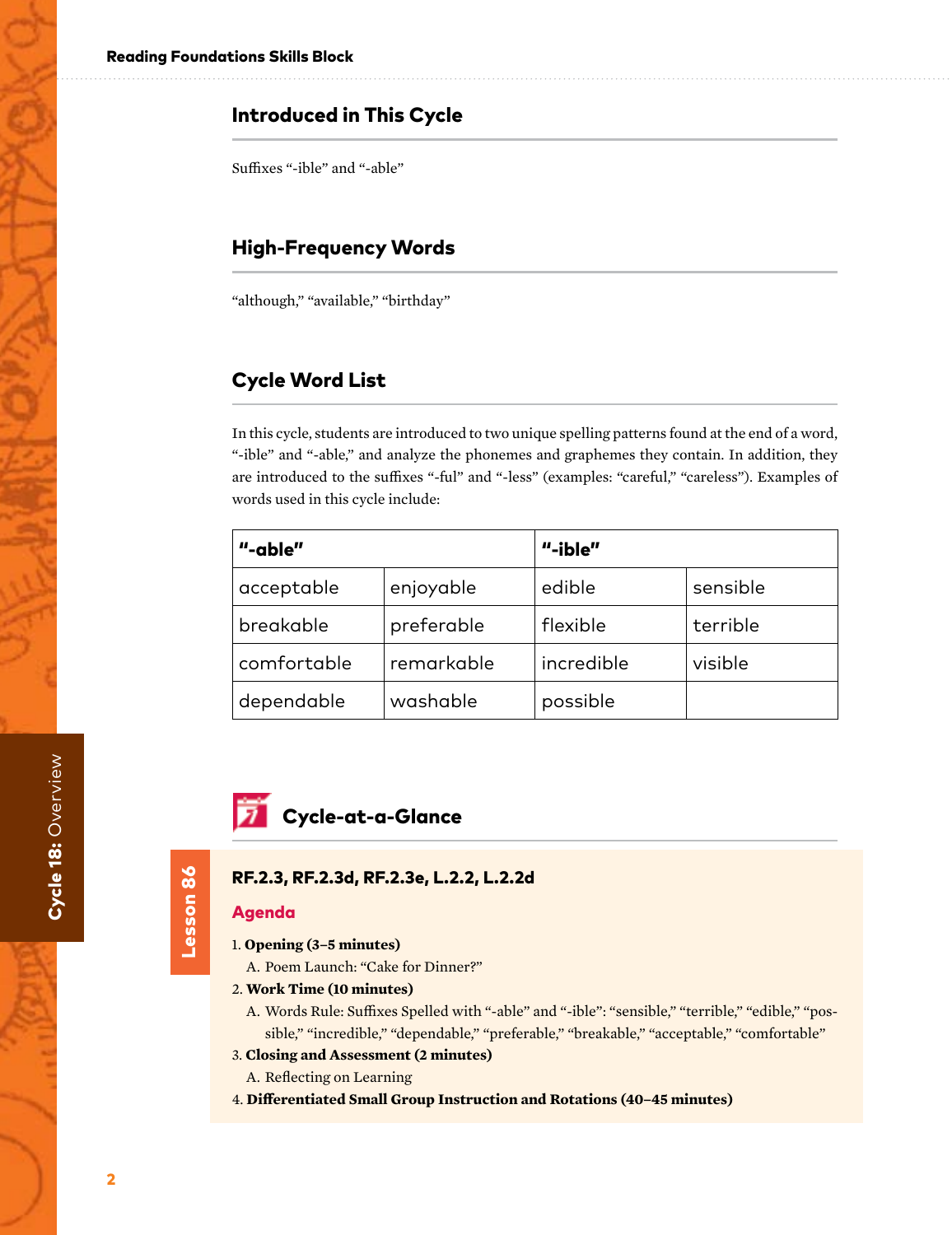# Daily Learning Targets

- I can identify suffixes with spelling patterns "-able" and "-ible" in a shared text (poem). (RF.2.3)
- I can read, identify the vowel sound, and spell words with the ending spelling patterns "-able" and "-ible." (RF.2.3, L.2.2)

# Ongoing Assessment

- Observe students during Opening A. Determine whether they can identify words that share ending spelling patterns "-able" and "-ible" in "Cake for Dinner?"
- Observe students during Work Time A. Determine whether they can apply spelling patterns in writing words on whiteboards.
- Exit ticket (see Differentiated Small Groups: Work with Teacher).

# RF.2.3, RF.2.3d, RF.2.3e, RF.2.3f

# Agenda

- 1. **Opening (3–5 minutes)**
	- A. Engagement Text Read-aloud: "Show Me the Basics: Compost"
	- B. Comprehension Conversation (optional)
- 2. **Work Time (10 minutes)**
	- A. Snap or Trap: "although," "available," "birthday," "helpful," "vegetable," "buy"
- B. Decodable Reader: Partner Search and Read: "Compost"
- 3. **Closing and Assessment (2 minutes)**
- A. Reflecting on Learning
- 4. **Differentiated Small Group Instruction and Rotations (40–45 minutes)**

# Daily Learning Targets

- I can tell what I learned from the Engagement Text: "Show Me the Basics: Compost."
- (optional): Using evidence from the text, I can answer questions about the Engagement Text: "Show Me the Basics: Compost."
- I can read high-frequency words: "although," "available," "birthday," "helpful," "vegetable," "buy." (RF.2.3f )
- I can read the decodable text "Compost." (RF.2.3)

# Ongoing Assessment

- Observe students during Work Time A.
	- Determine whether they can read high-frequency words.
	- Also determine why the words are regularly or irregularly spelled.
- Observe students during Work Time B.
	- Determine whether they can independently find a given word.
	- Also determine whether they can decode words "-able" and "-ible" ending three-syllable words and irregularly spelled high-frequency words.
- Exit ticket (see Differentiated Small Groups: Work with Teacher).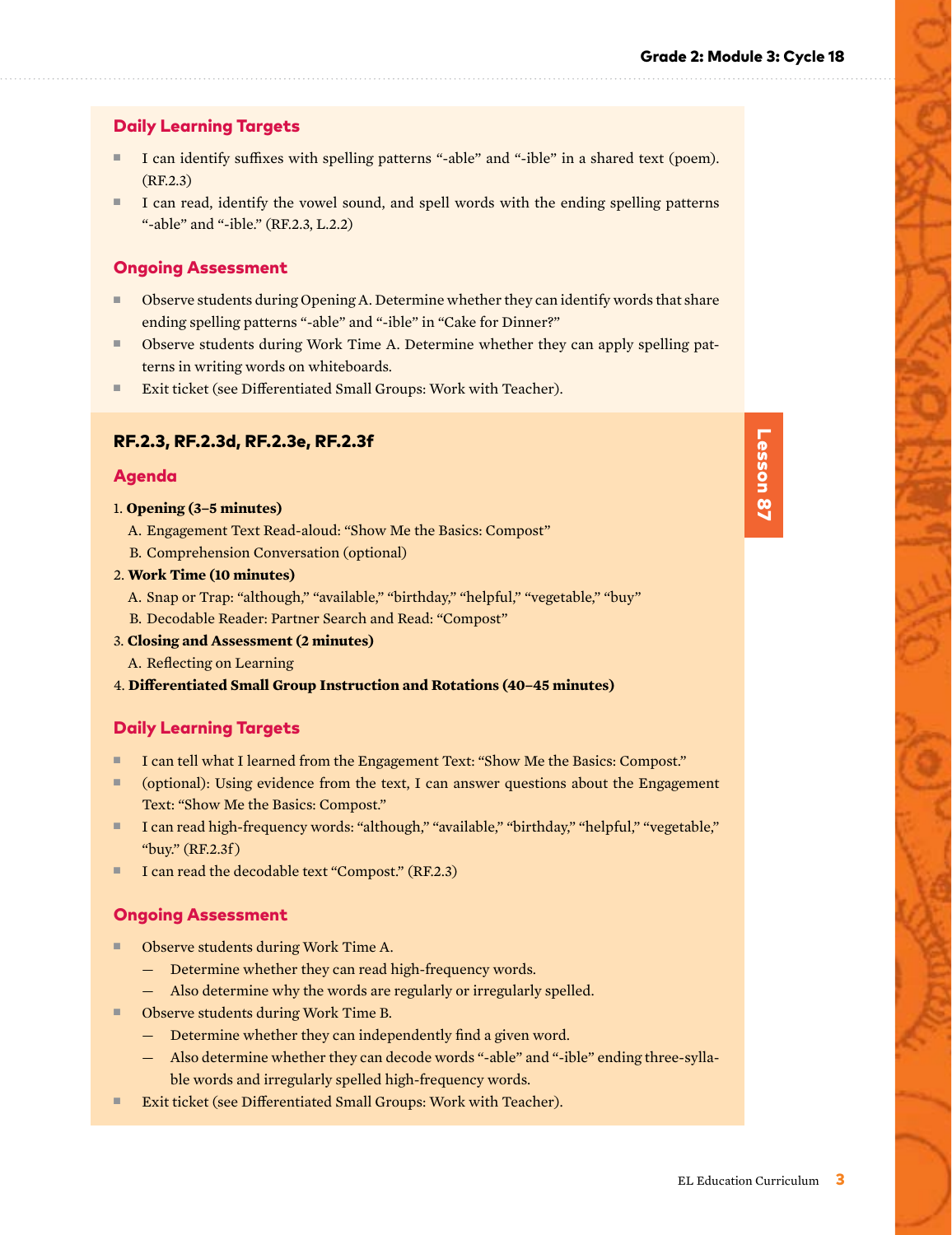# RF.2.3, RF.2.3d, L.2.2, L.2.2d

## Agenda

- 1. **Opening (3–5 minutes)**
	- A. Word Parts: "-ful" and "-less"
- 2. **Work Time (10 minutes)**
	- A. Interactive Writing: Writing a Silly Sentence with Words Spelled with "-ible" and "-able"
- 3. **Closing and Assessment (2 minutes)**
	- A. Reflecting on Learning
- 4. **Differentiated Small Group Instruction and Rotations (40–45 minutes)**

## Daily Learning Targets

- I can make new words using base words and the suffixes "-ful" and "-less." (RF.2.3)
- I can write a sentence using words with the suffix spelling patterns "-ible" and "-able," and high-frequency words. (L.2.2d)

#### Ongoing Assessment

- Observe students during Opening A. Determine whether they can identify word parts correctly.
- Observe students during Work Time A. Determine whether they can correctly spell words with the spelling patterns "-ible" and "-able" and high-frequency words from this cycle.
- Exit ticket (see Differentiated Small Groups: Work with Teacher).

## RF.2.3, RF.2.3e, RF.2.4, RF.2.4b, RF.2.4c

## Agenda

Lesson 89

Lesson 89

- 1. **Opening (3–5 minutes)**
	- A. Words Rule: Homophones: "hair" and "hare"
- 2. **Work Time (10 minutes)**
- A. Fluency
- 3. **Closing and Assessment (2 minutes)**
	- A. Reflecting on Learning
- 4. **Differentiated Small Group Instruction and Rotations (40–45 minutes)**

## Daily Learning Targets

- I can identify the correct homophone ("hair" or "hare") based on meaning and context. (RF.2.3a, RF.2.3f )
- I can read a text fluently (smoothly, with expression and meaning, rereading and self-correcting when necessary). (RF.2.4)

#### Ongoing Assessment

■ Observe students during Opening A. Determine whether they can identify the homophones "hare" and "hair" based on meaning.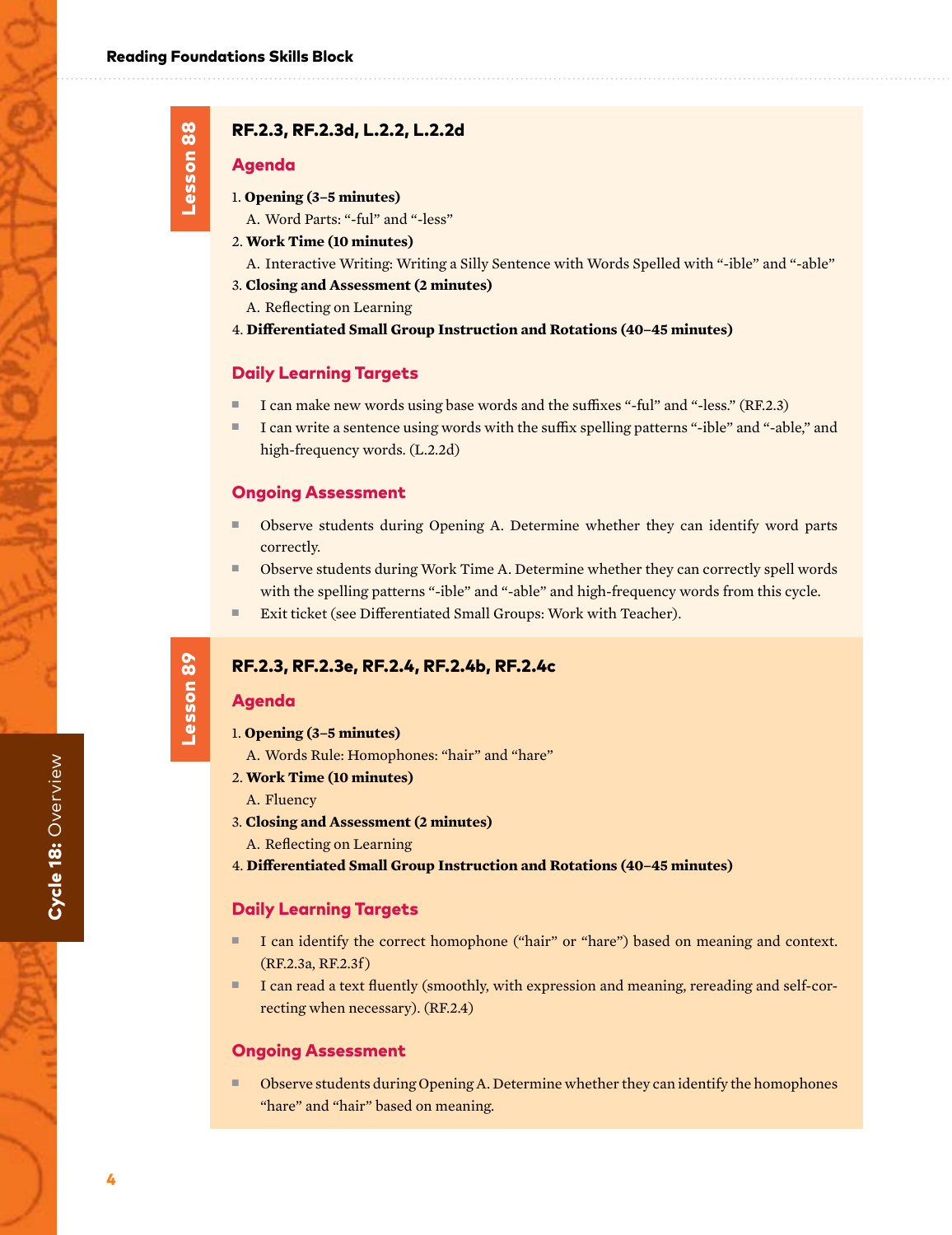- Observe students during Work Time A. Determine whether they can attend to punctuation and phrasing to read fluently in a conversational manner.
- Exit ticket (see Differentiated Small Groups: Work with Teacher).

## RF.2.3, RF.2.3d, RF.2.3e, L.2.2, L.2.2d

### Agenda

- 1. **Opening (3–5 minutes)**
	- A. Word Workout: Word Stars
- 2. **Work Time (10 minutes)**
	- A. Word Workout: Exercise Practice
- 3. **Closing and Assessment (2 minutes)** A. Reflecting on Learning
- 4. **Differentiated Small Group Instruction and Rotations (40–45 minutes)**

## Daily Learning Targets

- I can identify the correct spelling patterns for words that end in the "-able" and "-ible" suffixes. (RF.2.3, L.2.2)
- I can read and spell words with suffixes "-ible" and "-able." (RF.2.3, L.2.2)

## Ongoing Assessment

- Observe students during Opening A. Determine whether they can identify the correct spelling pattern based on syllable type.
- Observe students during Work Time A. Determine whether they can apply knowledge of syllable types to read and spell words correctly.
- Exit ticket (see Differentiated Small Groups: Work with Teacher).

# Lesson 86 Teaching Notes

#### **Purpose of lesson and alignment to standards:**

- This cycle begins with the Poem Launch instructional practice, introduced in the previous cycle. Students who used the Kindergarten curriculum will be familiar with this instructional practice. Model and support students as necessary as they familiarize themselves with this routine.
- Opening A introduces the poem that will be used as a shared text in this cycle. The poem includes words with the suffixes "-able" and "-ible," meaning to be "able to be." Students will identify words spelled with "-ible" and "-able" endings as they read the poem, both aloud with the teacher and independently. Consider using this poem during differentiated small groups as well (RF.2.3).
- In Work Time A, students discover spelling patterns in words and apply their knowledge of vowel sounds to identify when each pattern is applied. Students are introduced to the new sound /əbəl/ and /ibəl/ for spelling patterns "-able" and "-ible." This knowledge supports students' ability to decode and encode words by generalizing familiar spelling patterns (RF.2.3, L.2.2).

Lesson 90 Lesson 90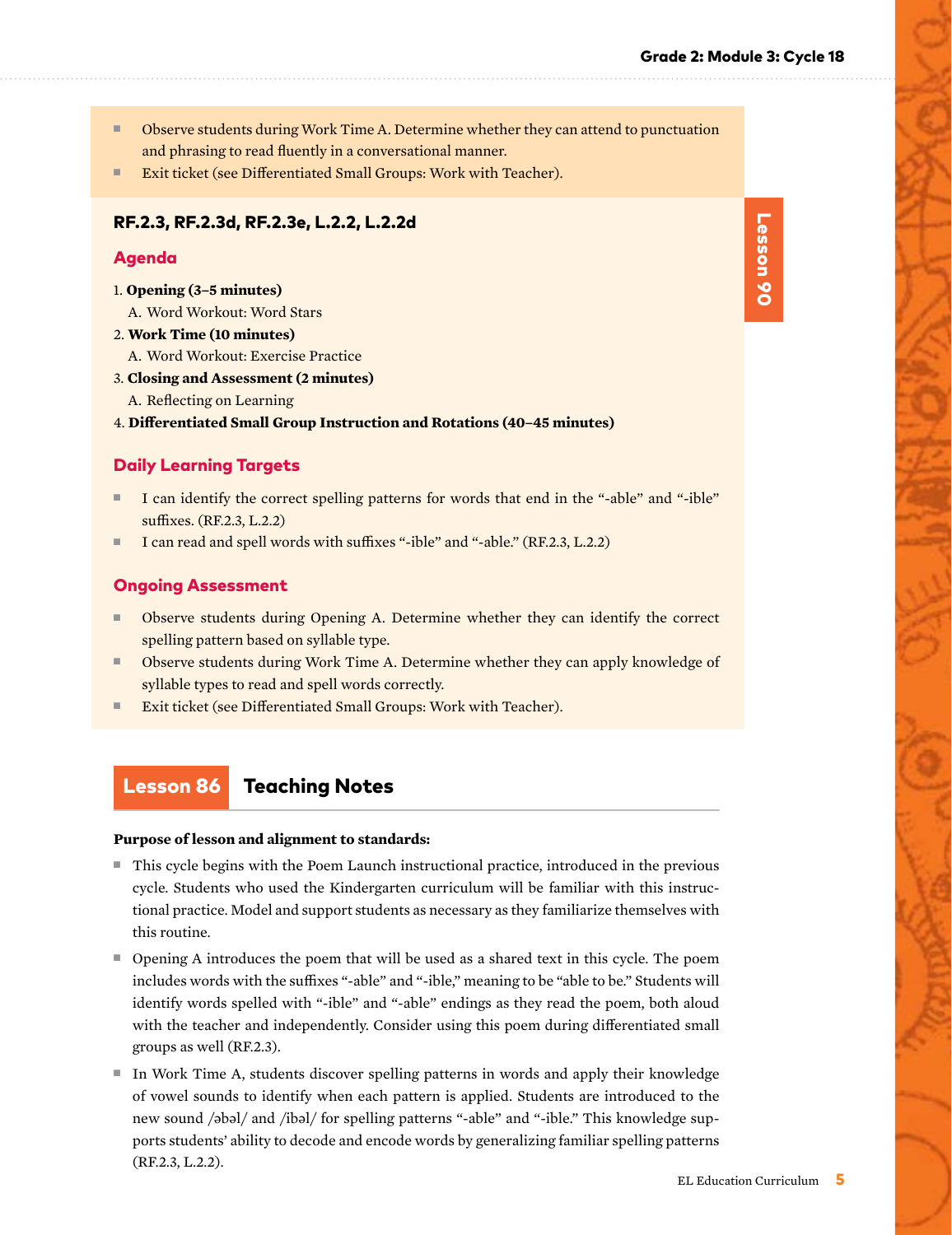#### **How it builds on previous work:**

■ Over the course of two modules in Grade 1 and all of the Grade 2 curriculum, students worked with six syllable types (i.e., written patterns representing a vowel sound). These include closed (CVC), open (CV), magic "e" (CVCe), r-controlled, vowel teams (CVVC, CVV), and consonant-le (C-le) endings. In this lesson, students practice decoding three-syllable words using combinations of those syllable types.

#### **Down the road:**

■ In the Closing, students reflect on the role of the individual as part of a larger group in fostering continued growth in knowledge and skills. They consider how they can support the development of their peers and benefit from what those peers have to offer. Consider developing an ongoing routine during which concrete examples are collected and categorized. The collection can be used as a reference for students, encouraging them to enlist peer support when working toward their own personal goals.

# Lesson 87 Teaching Notes

#### **Purpose of lesson and alignment to standards:**

- In Openings A and B, students work with the Engagement Text: "Show Me the Basics: Compost." This text serves to pique students' interest about the Decodable Reader, introduced in Work Time B, by incorporating the topic and some words from this cycle into an engaging read-aloud. Students will notice that this Engagement Text has a different format: an informative, nonfiction text.
- In Opening B, consider asking students suggested (or similar) text-based comprehension questions. Although the K–2 Skills Block focuses primarily on RF standards, comprehension is an integral part of reading development. Leading a brief discussion after the read-aloud connects students to key ideas, details, and vocabulary contained within it. Because these questions will likely cause the Opening to take longer than 5 minutes, they are optional. Consider adjusting differentiated small group instruction time accordingly to accommodate the extended Opening.
- In Work Time A, students learn new high-frequency words (RF.2.3f). This practice teaches all high-frequency words. They analyze each word to determine if the spelling is regular ("snap") or irregular ("trap"). Students grapple with this concept until they determine the reason for it being irregular, or "trap" words because they "don't play fair," or regular, or "snap," because they follow predictable letter sound rules. Once they have learned words, the words are placed on the classroom Interactive Word Wall. The new words in this cycle are "although," "available," "vegetable," "helpful," "buy," and "birthday."
- In Work Time B, before students read the Decodable Reader: "Compost," alone or in pairs, they search for the high-frequency words from Work Time A. Pairing students during the Decodable Reader routine provides support for those who need it and engages more proficient students to apply their knowledge to support a peer. Have students work individually if you prefer that they receive more individual practice without peer guidance or support.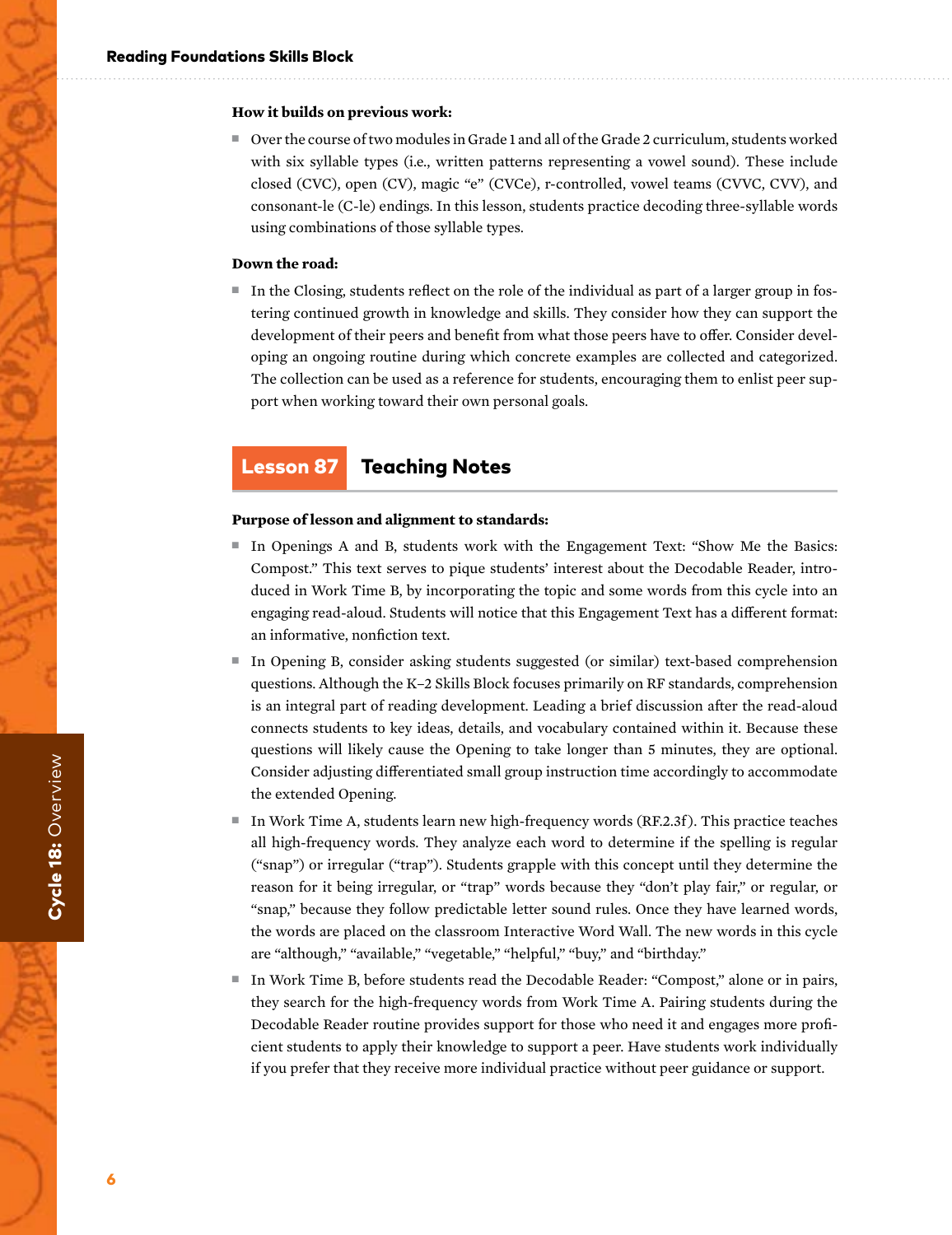### **How it builds on previous work:**

■ Students apply what they have learned about the suffix spelling patterns "-able" and "-ible" from the current cycle to decoding words with open and closed syllables and vowel teams, as well as high-frequency words.

#### **Down the road:**

■ In the Closing, students reflect on the role of the individual as part of a larger group in fostering continued growth in knowledge and skills. They consider how they can support the development of their peers and benefit from what those peers have to offer. Consider developing an ongoing routine during which concrete examples are collected and categorized. The collection can be used as a reference for students, encouraging them to enlist peer support when working toward their own personal goals.

# Lesson 88 Teaching Notes

#### **Purpose of lesson and alignment to standards:**

- In Opening A, students notice that suffixes change the meaning of the base word. They begin to understand that identifying these word parts when they are added to a base word help them to more easily decode and understand an unknown word. This lesson introduces the suffixes "-ful" and "-less."
- In Work Time A, students first brainstorm a list of words spelled with suffixes "-ible" and "-able," write them on their whiteboards, then check with the larger group to ensure the correct spelling. Then, the teacher and class work together to compose and write a silly sentence using some of the words. Because these words are familiar, spellings should be accurate, not invented. Encourage students to recall the specific graphemes (letters) that represent the phonemes in a word. The goal is for students to develop automaticity with the correct spelling and pronunciation of each word.
- Consider recording the silly sentences produced each week during interactive writing on chart paper, sentence strips, or a book so those sentences can be displayed and practiced by the group, in pairs, or individually.

#### **How it builds on previous work:**

■ This lesson addresses the spelling patterns and high-frequency words that have been used throughout the cycle (to decode in isolation, read in a text, and spell words). Students now apply all of these skills to construct a shared sentence. The chosen sentence also reinforces words from the decodable text.

## **Down the road:**

■ In the Closing, students reflect on the role of the individual as part of a larger group in fostering continued growth in knowledge and skills. They consider how they can support the development of their peers and benefit from what those peers have to offer. Consider developing an ongoing routine during which concrete examples are collected and categorized. The collection can be used as a reference for students, encouraging them to enlist peer support when working toward their own personal goals.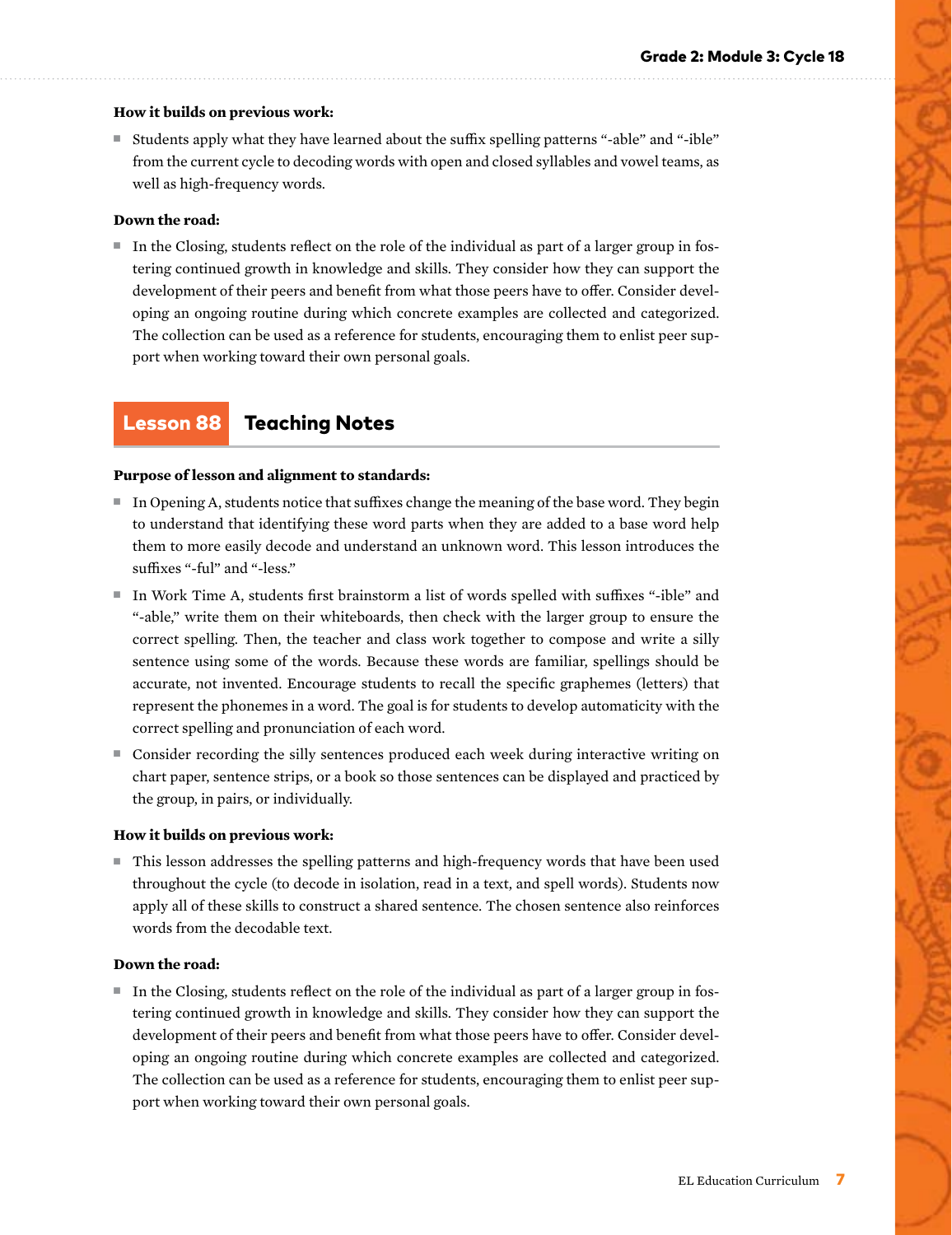# Lesson 89 Teaching Notes

#### **Purpose of lesson and alignment to standards:**

- In Opening A, students identify words that sound the same but are spelled differently (homophones) in a text and use the context to determine the meaning of each word. This supports students' ability to generalize the spelling pattern used based on the meaning of the word. If homophones have not yet been collected and displayed in the classroom, consider enlarging or writing the text from the opening in this lesson on chart paper and displaying it in the classroom for students to reference. This will support eventual generalization of these words for both comprehension and spelling (RF.2.3).
- In Work Time A, students interact with an excerpt from the Decodable Reader: "Compost." They think about how to apply the rules of fluency to this excerpt and work together to read this piece fluently (RF.2.4).
- Consider collecting the sentences and excerpts of text used in the Work Time on chart paper in such a way that they can be practiced by the group, in pairs, or individually. This might involve collecting them into a class notebook, individual notebooks, or displaying them on chart paper.

#### **How it builds on previous work:**

- In Opening A, students work with familiar words that are now examined as homophones. Regular examination of those words for known graphophonemic (letter-sound) patterns, supports automaticity and commitment of those patterns to memory.
- In Work Time A, students work with short pieces of text containing patterns worked with in this and previous cycles to develop fluency (phrasing, expression, speed and meaning).

#### **Down the road:**

■ In the Closing, students reflect on the role of the individual as part of a larger group in fostering continued growth in knowledge and skills. They consider how they can support the development of their peers and benefit from what those peers have to offer. Consider developing an ongoing routine during which concrete examples are collected and categorized. The collection can be used as a reference for students, encouraging them to enlist peer support when working toward their own personal goals.

# Lesson 90 Teaching Notes

#### **Purpose of lesson and alignment to standards:**

- The Word Workout instructional practice serves as a cycle review. Students are introduced to a new "exercise," or learning activity, in each Word Workout. These exercises allow students to apply skills learned throughout the cycle in a fun, engaging activity.
- In Opening A, students are introduced to a new exercise: Word Stars. In this exercise, students apply their knowledge to read and spell words correctly (RF.2.3, L.2.2).
- In Work Time A, students first practice the new exercise: Word Stars. As time allows, students may practice a previously introduced exercise: Identify and Match or Count It Out.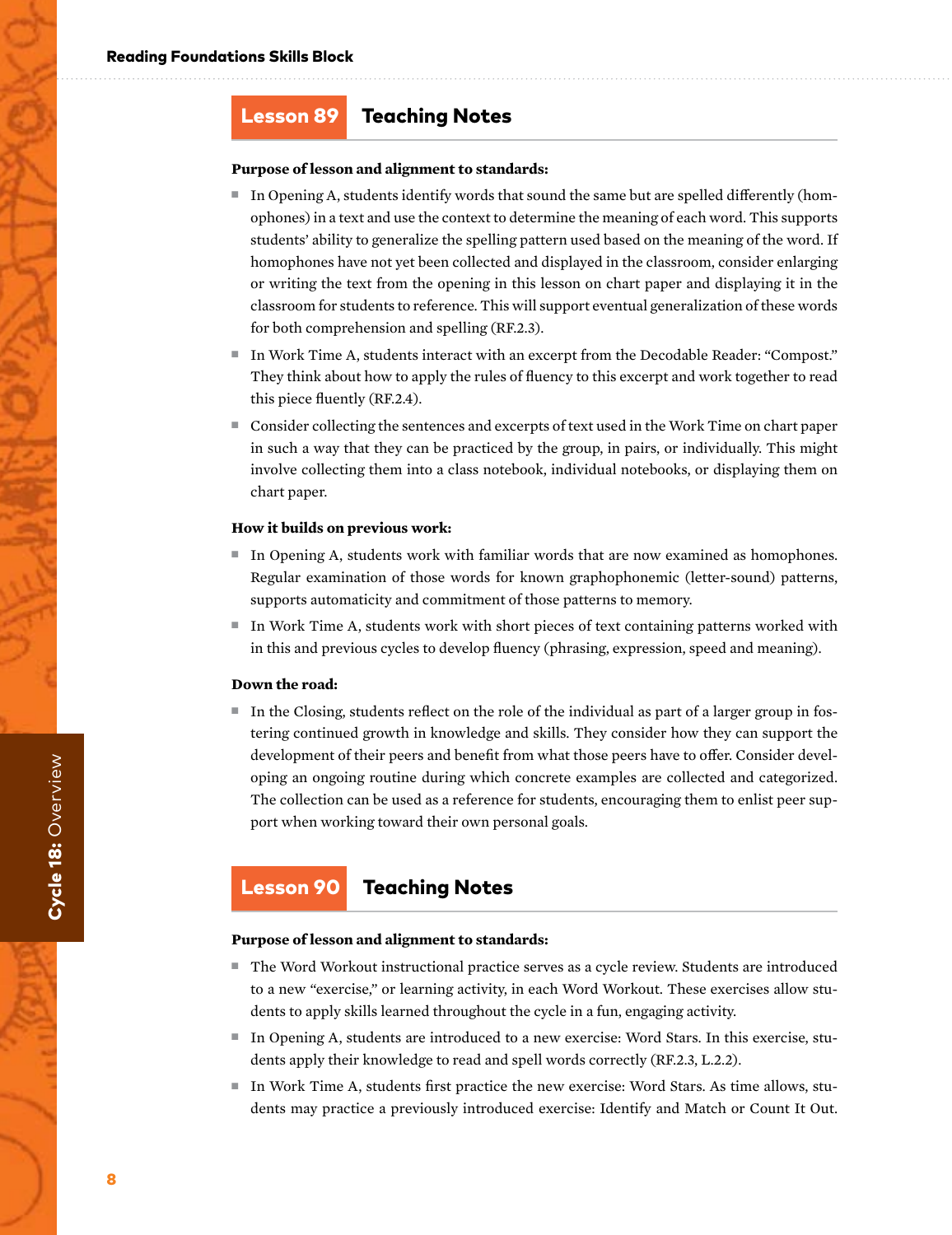Students build their workout by practicing these exercises as a review of skills taught thus far. Refer to the Module 3 Overview Assessment section for a list of all exercises introduced in Modules 1–2.

■ In the Grade 1 curriculum, a cycle assessment is administered for each cycle. In second grade, the assessments become more time-consuming. As a result, assessments are only administered every other cycle. For each cycle without an assessment in Modules 1 and 2, a new review "exercise" is introduced. In Modules 3 and 4, the teacher may choose from any of the taught review "exercises."

## **How it builds on previous work:**

■ This lesson continues work with suffix endings "-ible" and "-able."

## **Down the road:**

■ In the Closing, students reflect on the role of the individual as part of a larger group in fostering continued growth in knowledge and skills. They consider how they can support the development of their peers and benefit from what those peers have to offer. Consider developing an ongoing routine during which concrete examples are collected and categorized. The collection can be used as a reference for students, encouraging them to enlist peer support when working toward their own personal goals.

# Preparation and Materials

- Enlarged poem: "Cake for Dinner?" (teacher can write on chart paper to display)
- Words Rule Word Cards (Lesson 86; one set per pair)
- Cycle 18 Assessment (optional)
- Enlarged Engagement Text: "Show Me the Basics: Compost"
- Enlarged Decodable Reader: "Compost" (one for display)
- Decodable Reader: "Compost" (one per student)
- Highlighters (one per student and one for teacher)
- Highlighting tape (for the teacher to use to highlight the Decodable Reader; optional)
- Snap or Trap Word Cards
- Snap or Trap T-chart (on whiteboard or chart paper; Snap on one side and Trap on the other; see Lesson 87 supporting materials for example)
- Tape, magnet, or other material to fasten Snap or Trap Word Cards to the Snap or Trap T-chart
- "-able" and "-ible" T-chart (one per pair)
- Interactive Word Wall
- Word Part Cards: "care," "use," "hope," "rest," "-ful," "-less"
- Word Parts T-chart (optional; with headings "-ful" and "-less")
- Spelling Pattern Cards: "-ible" and "-able"
- Whiteboards, whiteboard markers, and whiteboard erasers (one per student)
- Clipboards, if students are not sitting at a desk (one per student; optional)